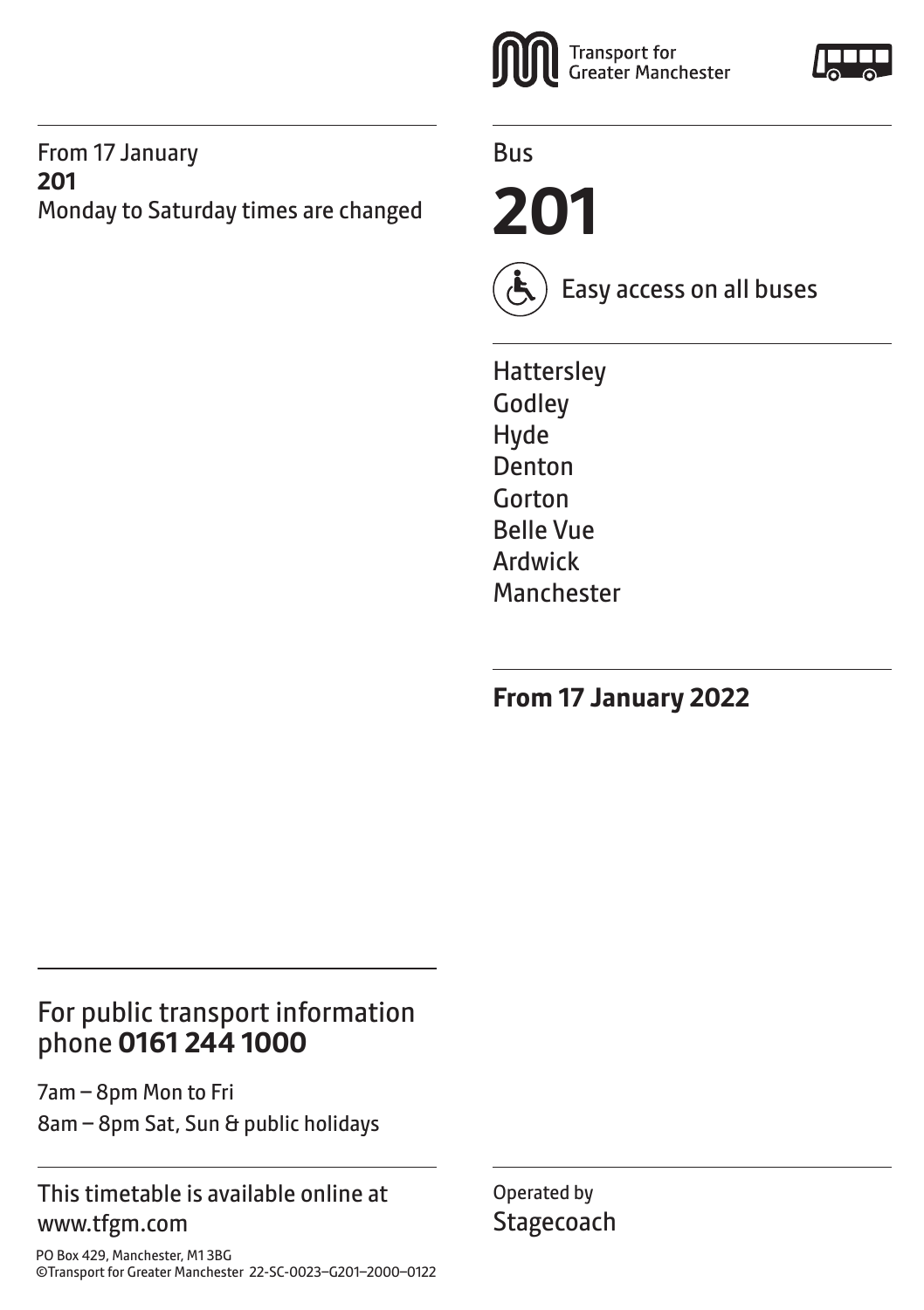## Additional information

## Alternative format

To ask for leaflets to be sent to you, or to request large print, Braille or recorded information phone 0161 244 1000 or visit www.tfgm.com

#### Easy access on buses



 Journeys run with low floor buses have no steps at the entrance, making getting on and off easier. Where shown, low floor buses have a ramp for access and a dedicated space for wheelchairs and pushchairs inside the bus. The bus operator will always try to provide easy access services where these services are scheduled to run.

## Using this timetable

Timetables show the direction of travel, bus numbers and the days of the week. Main stops on the route are listed on the left. Where no time is shown against a particular stop, the bus does not stop there on that journey. Check any letters which are shown in the timetable against the key at the bottom of the page.

## Where to find information about service changes

www.tfgm.com Bus station posters Leaflets from outlets.

## Tickets and information

Bus companies offer a range of tickets for use on their own buses. For travel on any service in the County, use System One tickets, including DaySaver. Travelshops provide tickets, information and journey planning advice on buses, trains and trams for work and pleasure.

## Using the 24 hour clock

Times are shown in four figures. The first two are the hour and the last two are the minutes.

0753 is 53 minutes past 7am 1953 is 53 minutes past 7pm



## Operator details

#### **Stagecoach** Head Office Hyde Road Ardwick

**Manchester M12 6 IS** Telephone 0161 273 3377

#### **Travelshops**

#### **Hyde Bus Station**

Mon to Sat 8.30am to 1.15pm and 2pm to 4pm Sunday\* Closed

#### **Manchester Shudehill Interchange**

Mon to Sat 7am to 6pm Sunday Closed Public holidays 10am to 1.45pm and 2.30pm to 5.30pm \*Including public holidays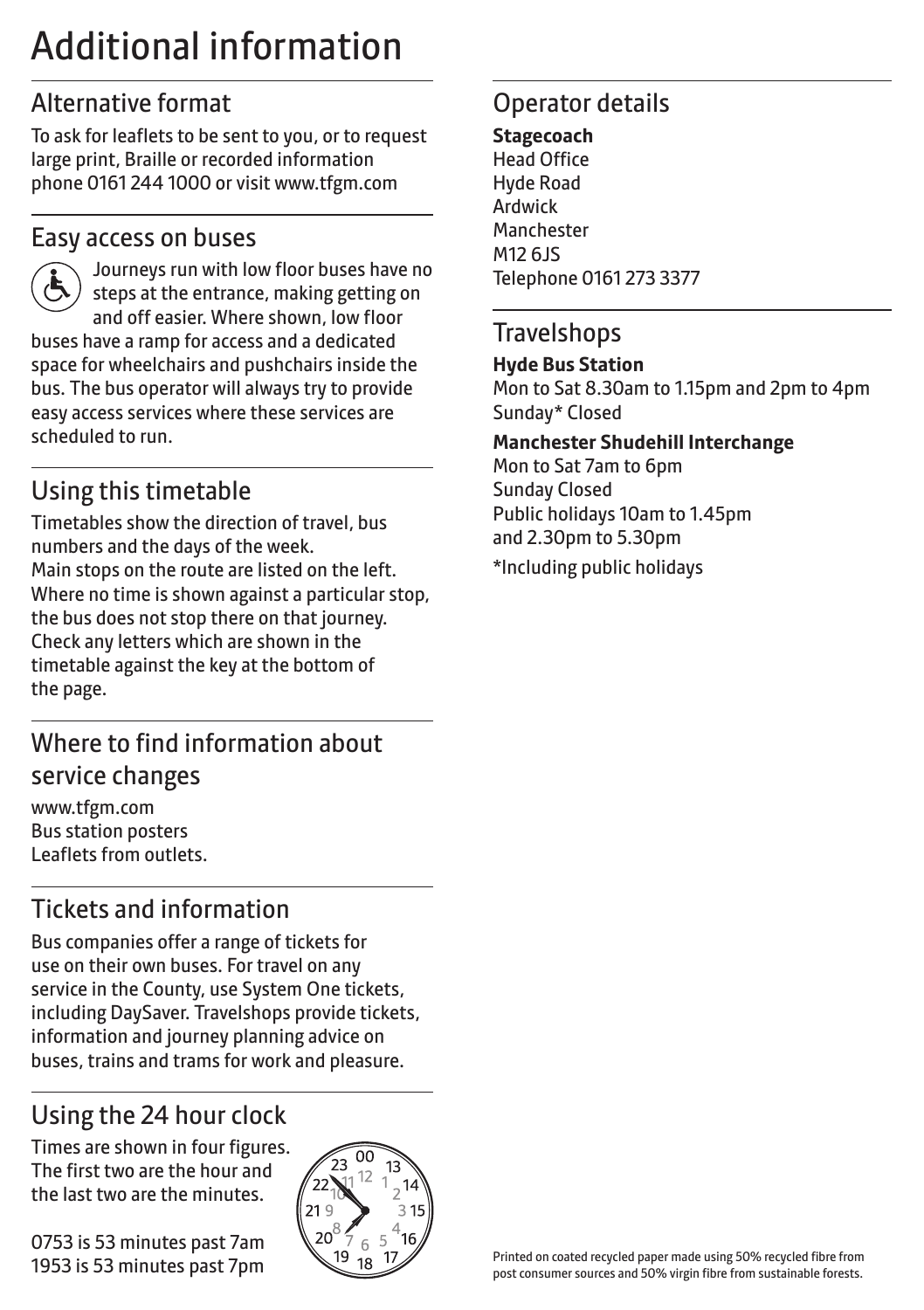## Hattersley — Hyde — Denton — Manchester 201

## Mondays to Fridays

| Hattersley, John Kennedy Road  |      | 0449  |      | 0519 | 0536  | 0548 | 0600 | 0612 | 0624      | 0636 | 0648 | 0700 | 0712  | 0724 | 0736 | 0748 | 0800 | 0812 | 0824 |
|--------------------------------|------|-------|------|------|-------|------|------|------|-----------|------|------|------|-------|------|------|------|------|------|------|
| Godley, Train Station          |      | 0501  |      | 0531 | 0548  | 0600 | 0612 | 0624 | 0636      | 0649 | 0701 | 0713 | 0726  | 0738 | 0750 | 0802 | 0813 | 0825 | 0837 |
| Hyde, Bus Station arr          |      | 0507  |      | 0537 | 0554  | 0606 | 0619 | 0632 | 0644 0657 |      | 0709 | 0721 | 0734  | 0746 | 0758 | 0810 | 0821 | 0833 | 0845 |
| Hyde, Bus Station dep          | 0443 | 0508  | 0523 | 0538 | 0555  | 0607 | 0620 | 0633 | 0646      | 0659 | 0712 | 0724 | 0736  | 0748 | 0800 | 0812 | 0824 | 0836 | 0848 |
| Denton, Crown Point            | 0451 | 0516  | 0531 | 0546 | 0603  | 0616 | 0629 | 0643 | 0657      | 0710 | 0723 | 0735 | 0747  | 0759 | 0811 | 0823 | 0835 | 0847 | 0859 |
| <b>Belle Vue</b>               | 0504 | 0529  | 0544 | 0559 | 0616  | 0629 | 0643 | 0658 | 0713      | 0726 | 0739 | 0752 | 0805  | 0817 | 0829 | 0840 | 0851 | 0902 | 0914 |
| Hyde Road, Stagecoach Depot    | 0510 | 0535  | 0550 | 0605 | 0622  | 0636 | 0650 | 0705 | 0720      | 0733 | 0746 | 0759 | 0812  | 0824 | 0836 | 0847 | 0858 | 0909 | 0921 |
| Manchester, Piccadilly Gardens | 0519 | 0544  | 0559 | 0614 | 0631  | 0645 | 0659 | 0714 | 0729      | 0743 | 0756 | 0809 | 0822  | 0834 | 0846 | 0857 | 0908 | 0919 | 0931 |
|                                |      |       |      |      |       |      |      |      |           |      |      |      |       |      |      |      |      |      |      |
| Hattersley, John Kennedy Road  | 0836 |       | 1336 | 1348 | 1400  | 1412 | 1424 | 1436 | 1448      | 1500 | 1512 | 1524 |       | 1700 | 1712 | 1724 | 1736 | 1748 | 1800 |
| Godley, Train Station          | 0849 | and   | 1349 | 1401 | 1413  | 1425 | 1437 | 1449 | 1501      | 1513 | 1525 | 1537 | and   | 1713 | 1725 | 1737 | 1748 | 1800 | 1812 |
| Hyde, Bus Station arr          | 0857 | every | 1357 | 1409 | 1421  | 1433 | 1445 | 1457 | 1509      | 1521 | 1533 | 1545 | every | 1721 | 1733 | 1745 | 1756 | 1807 | 1818 |
| Hyde, Bus Station dep          | 0900 | 12    | 1400 | 1412 | 1424  | 1436 | 1448 | 1500 | 1512      | 1524 | 1536 | 1548 | 12    | 1724 | 1736 | 1748 | 1759 | 1810 | 1821 |
| Denton, Crown Point            | 0911 | mins  | 1411 | 1423 | 1435  | 1447 | 1459 | 1511 | 1523      | 1535 | 1547 | 1559 | mins  | 1735 | 1747 | 1758 | 1809 | 1820 | 1830 |
| <b>Belle Vue</b>               | 0926 | until | 1426 | 1439 | 1452  | 1505 | 1517 | 1529 | 1541      | 1552 | 1604 | 1615 | until | 1751 | 1802 | 1813 | 1824 | 1834 | 1843 |
| Hyde Road, Stagecoach Depot    | 0933 |       | 1433 | 1446 | 1459  | 1512 | 1524 | 1536 | 1548      | 1550 | 1611 | 1622 |       | 1758 | 1809 | 1820 | 1831 | 1840 | 1849 |
| Manchester, Piccadilly Gardens | 0943 |       | 1443 | 1456 | 1509  | 1522 | 1534 | 1546 | 1558      | 1609 | 1621 | 1632 |       | 1808 | 1819 | 1830 | 1841 | 1850 | 1859 |
|                                |      |       |      |      |       |      |      |      |           |      |      |      |       |      |      |      |      |      |      |
| Hattersley, John Kennedy Road  | 1815 | 1830  | 1850 | 1915 |       | 2315 |      |      |           |      |      |      |       |      |      |      |      |      |      |
| Godley, Train Station          | 1827 | 1842  | 1901 | 1925 | and   | 2325 |      |      |           |      |      |      |       |      |      |      |      |      |      |
| Hyde, Bus Station arr          | 1833 | 1848  | 1906 | 1930 | every | 2330 |      |      |           |      |      |      |       |      |      |      |      |      |      |
| Hyde, Bus Station dep          | 1836 | 1851  | 1909 | 1933 | 30    | 2333 |      |      |           |      |      |      |       |      |      |      |      |      |      |
| Denton, Crown Point            | 1844 | 1858  | 1917 | 1941 | mins  | 2341 |      |      |           |      |      |      |       |      |      |      |      |      |      |
| <b>Belle Vue</b>               | 1856 | 1909  | 1928 | 1952 | until | 2352 |      |      |           |      |      |      |       |      |      |      |      |      |      |
| Hyde Road, Stagecoach Depot    | 1901 | 1914  | 1933 | 1957 |       | 2357 |      |      |           |      |      |      |       |      |      |      |      |      |      |
| Manchester, Piccadilly Gardens | 1911 | 1923  | 1942 | 2006 |       | 0006 |      |      |           |      |      |      |       |      |      |      |      |      |      |
|                                |      |       |      |      |       |      |      |      |           |      |      |      |       |      |      |      |      |      |      |

& - All bus 201 journeys are run using easy access buses. See inside front cover of this leaflet for details

L **Summer times**: between mid July and early September, some timetables will be different. Check www.tfgm.com for details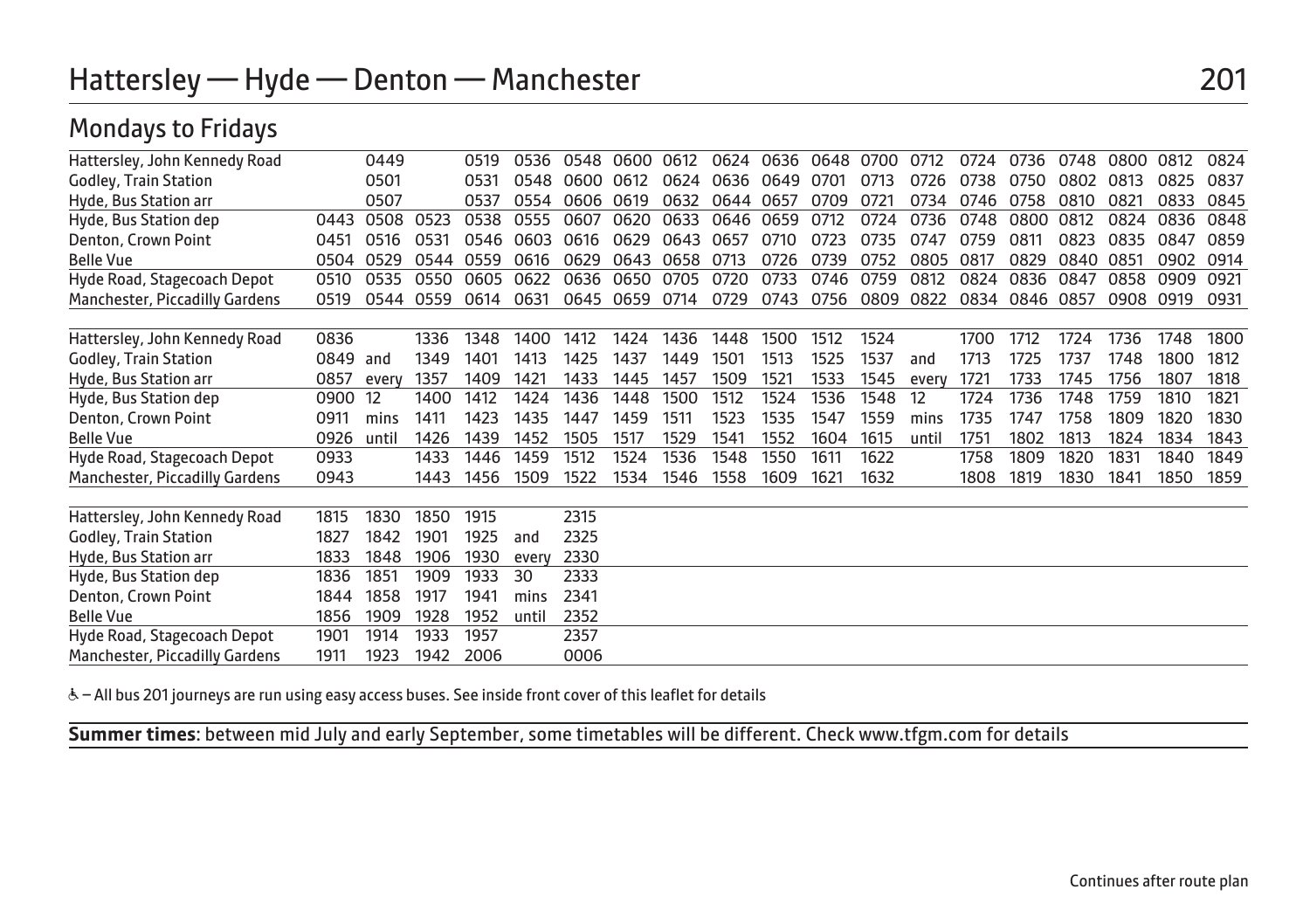# **201**



- Bus route
- $T = T$ Train line
- $\equiv$  Tram line
- Direction of travel
- Bus station/connection point
- </u> Train station
- **Metrolink stop**
- 201 Terminus



information published and to publish changes to information in a timely manner. In no

event will Transport for Greater Manchester be liable for any loss that may arise from this information being inaccurate.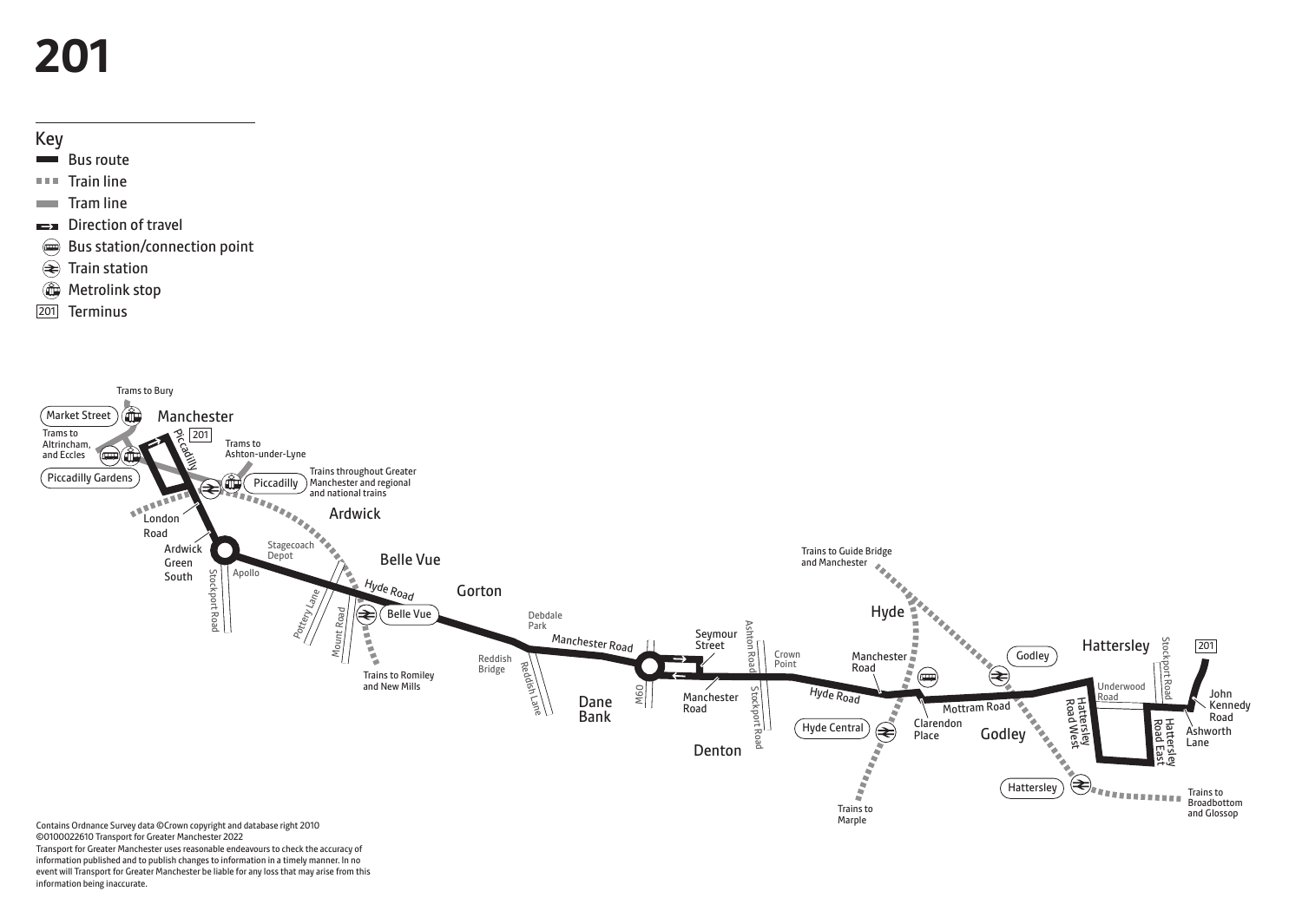#### **Saturdays**

| Hattersley, John Kennedy Road  | 0520 | 0550 | 0620  | 0650  | 0715 | 0730 | 0745 | 0800 | 0812 | 0824 | 0836 | 0848 | 0900 | 0912 | 0924 | 0936 | 0948 | 1000 | 1012 |
|--------------------------------|------|------|-------|-------|------|------|------|------|------|------|------|------|------|------|------|------|------|------|------|
| Godley, Train Station          | 0531 | 0601 | 0631  | 0701  | 0726 | 0741 | 0756 | 0811 | 0823 | 0835 | 0847 | 0859 | 0911 | 0923 | 0935 | 0947 | 1000 | 1013 | 1025 |
| Hyde, Bus Station arr          | 0537 | 0607 | 0637  | 0707  | 0732 | 0747 | 0802 | 0817 | 0829 | 0841 | 0853 | 0905 | 0917 | 0929 | 0941 | 0953 | 1006 | 1019 | 1032 |
| Hyde, Bus Station dep          | 0538 | 0608 | 0638  | 0708  | 0733 | 0748 | 0803 | 0818 | 0830 | 0842 | 0854 | 0906 | 0918 | 0931 | 0943 | 0955 | 1008 | 1021 | 1034 |
| Denton, Crown Point            | 0544 | 0614 | 0644  | 0714  | 0739 | 0754 | 0809 | 0824 | 0836 | 0848 | 0900 | 0912 | 0925 | 0939 | 0952 | 1005 | 1018 | 1032 | 1045 |
| <b>Belle Vue</b>               | 0555 | 0625 | 0655  | 0725  | 0750 | 0805 | 0820 | 0835 | 0847 | 0859 | 0912 | 0926 | 0940 | 0954 | 1007 | 1020 | 1033 | 1047 | 1100 |
| Hyde Road, Stagecoach Depot    | 0600 | 0630 | 0700  | 0730  | 0755 | 0810 | 0825 | 0840 | 0852 | 0904 | 0917 | 0931 | 0945 | 0959 | 1013 | 1027 | 1040 | 1054 | 1107 |
| Manchester, Piccadilly Gardens | 0609 | 0639 | 0709  | 0739  | 0804 | 0819 | 0834 | 0849 | 0901 | 0913 | 0926 | 0941 | 0955 | 1009 | 1023 | 1037 | 1050 | 1104 | 1117 |
| Hattersley, John Kennedy Road  | 1024 | 1036 | 1048  |       | 1536 | 1548 | 1600 | 1612 | 1624 | 1636 | 1648 | 1700 | 1712 | 1724 | 1736 | 1750 | 1805 | 1820 | 1835 |
| Godley, Train Station          | 1037 | 1049 | 1101  | and   | 1549 | 1601 | 1613 | 1625 | 1637 | 1649 | 1701 | 1713 | 1725 | 1737 | 1749 | 1802 | 1816 | 1830 | 1844 |
| Hyde, Bus Station arr          | 1044 | 1056 | 1109  | every | 1557 | 1609 | 1621 | 1633 | 1645 | 1656 | 1708 | 1719 | 1731 | 1743 | 1755 | 1808 | 1822 | 1836 | 1850 |
| Hyde, Bus Station dep          | 1046 | 1059 | 1112  | 12    | 1600 | 1612 | 1624 | 1635 | 1647 | 1658 | 1710 | 1721 | 1733 | 1745 | 1757 | 1810 | 1824 | 1838 | 1852 |
| Denton, Crown Point            | 1057 | 1110 | 1123  | mins  | 1611 | 1622 | 1634 | 1645 | 1656 | 1707 | 1718 | 1729 | 1741 | 1753 | 1805 | 1818 | 1832 | 1846 | 1900 |
| <b>Belle Vue</b>               | 1113 | 1126 | 1139  | unti  | 1627 | 1638 | 1649 | 1700 | 1711 | 1722 | 1733 | 1744 | 1756 | 1808 | 1819 | 1831 | 1844 | 1857 | 1911 |
| Hyde Road, Stagecoach Depot    | 1120 | 1133 | 1146  |       | 1634 | 1645 | 1656 | 1707 | 1718 | 1729 | 1740 | 1751 | 1802 | 1814 | 1825 | 1837 | 1850 | 1903 | 1917 |
| Manchester, Piccadilly Gardens | 1130 | 1143 | 1156  |       | 1644 | 1655 | 1706 | 1717 | 1728 | 1739 | 1750 | 1801 | 1812 | 1824 | 1835 | 1847 | 1900 | 1913 | 1926 |
| Hattersley, John Kennedy Road  | 1850 | 1915 |       | 2315  |      |      |      |      |      |      |      |      |      |      |      |      |      |      |      |
| Godley, Train Station          | 1900 | 1925 | and   | 2325  |      |      |      |      |      |      |      |      |      |      |      |      |      |      |      |
| Hyde, Bus Station arr          | 1905 | 1930 | every | 2330  |      |      |      |      |      |      |      |      |      |      |      |      |      |      |      |
| Hyde, Bus Station              | 1907 | 1933 | 30    | 2333  |      |      |      |      |      |      |      |      |      |      |      |      |      |      |      |
| Denton, Crown Point            | 1915 | 1941 | mins  | 2341  |      |      |      |      |      |      |      |      |      |      |      |      |      |      |      |
| <b>Belle Vue</b>               | 1926 | 1952 | until | 2352  |      |      |      |      |      |      |      |      |      |      |      |      |      |      |      |
| Hyde Road, Stagecoach Depot    | 1932 | 1957 |       | 2357  |      |      |      |      |      |      |      |      |      |      |      |      |      |      |      |
| Manchester, Piccadilly Gardens | 1941 | 2006 |       | 0006  |      |      |      |      |      |      |      |      |      |      |      |      |      |      |      |

#### Sundays and public holidays (except Christmas and New Year period)

| Hattersley, John Kennedy Road  | 0616       |           |                           | 0946 1016 1051 |      |       | 1651 | 1721 | 1751                           | 1821      | 1850 |            | 2320   |  |
|--------------------------------|------------|-----------|---------------------------|----------------|------|-------|------|------|--------------------------------|-----------|------|------------|--------|--|
| Godley, Train Station          | 0626 and   |           |                           | 0956 1028 1103 |      | and   | 1703 | 1732 |                                | 1800 1830 | 1859 | and        | 2329   |  |
| Hyde, Bus Station arr          |            |           | 0631 every 1001 1036 1111 |                |      | every | 1711 |      | 1737 1805 1835 1904 every 2334 |           |      |            |        |  |
| Hyde, Bus Station dep          | 0632 30    |           |                           | 1002 1038 1113 |      | 30    | 1713 | 1738 | 1806 1836 1905 30              |           |      |            | - 2335 |  |
| Denton, Crown Point            |            | 0638 mins | 1008 1049 1124            |                |      | mins  | 1724 |      | 1745 1812 1842 1911            |           |      | mins 2341  |        |  |
| Belle Vue                      | 0649 until |           | 1019                      | 1104           | 1139 | until | 1739 | 1758 | 1823                           | 1853 1922 |      | until 2352 |        |  |
| Hyde Road, Stagecoach Depot    | 0654       |           | 1024                      | 1109           | 1144 |       | 1744 | 1803 | 1828                           | 1858 1927 |      |            | 2357   |  |
| Manchester, Piccadilly Gardens | 0703       |           | 1033 1119                 |                | 1154 |       | 1754 | 1812 | 1837                           | 1907      | 1936 |            | 0006   |  |
|                                |            |           |                           |                |      |       |      |      |                                |           |      |            |        |  |

For details of buses during the Christmas and New Year period, please phone 0161 244 1000

& - All bus 201 journeys are run using easy access buses. See inside front cover of this leaflet for details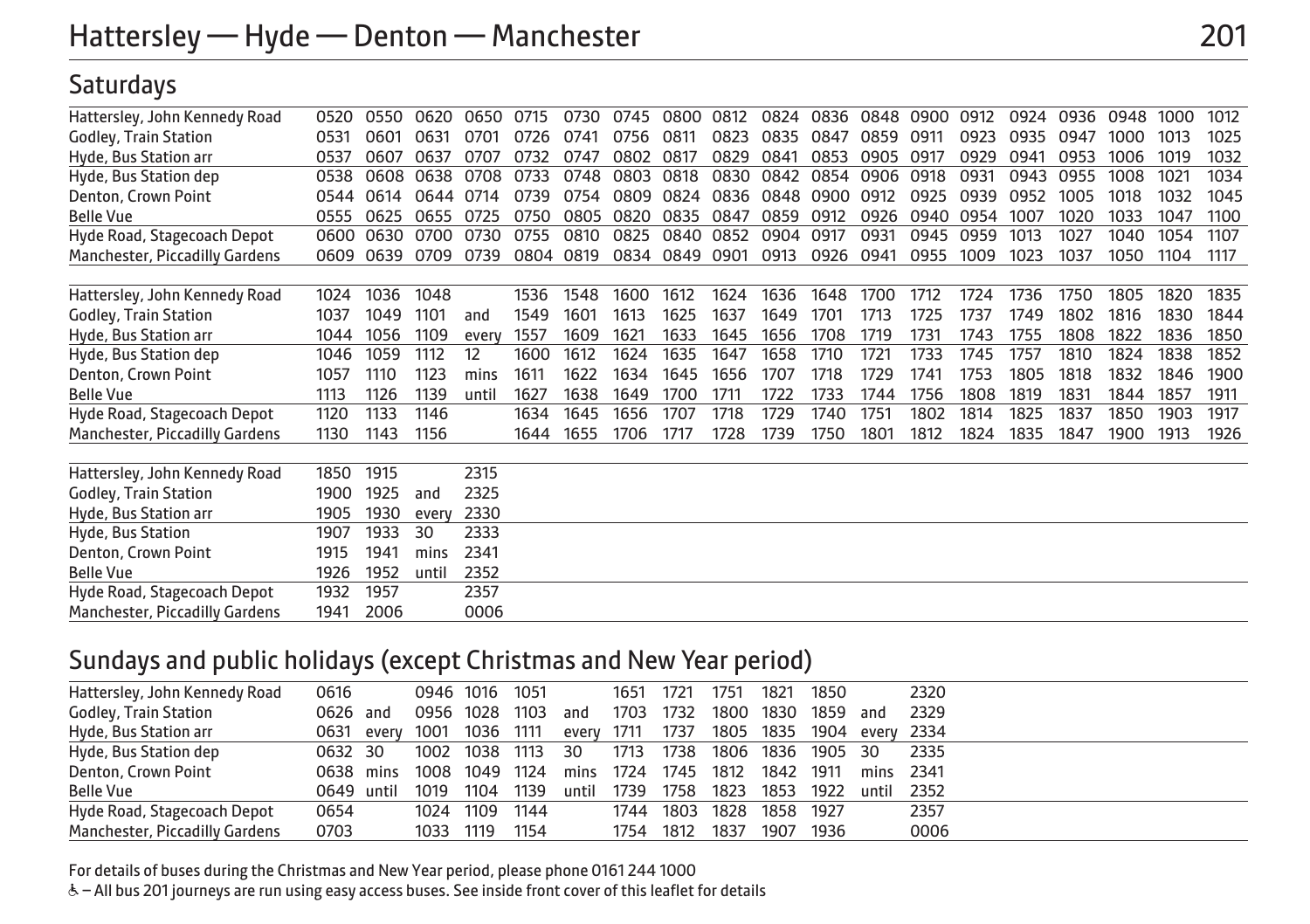## Manchester — Denton — Hyde — Hattersley 201

#### Mondays to Fridays Manchester, Piccadilly Gardens 0503 0518 0530 0542 0554 0606 0618 0630 0642 0654 0706 0718 0730 0742 0754 0806 0818 0830 0842 0510 0525 0537 0549 0601 0613 0625 0637 0649 0702 0714 0726 0738 0750 0802 0814 0826 0838 0850 Belle Vue 0515 0530 0542 0554 0606 0618 0630 0642 0654 0707 0719 0731 0743 0755 0808 0821 0833 0845 0857 Denton, Crown Point 0527 0542 0554 0606 0618 0631 0643 0655 0708 0722 0735 0747 0759 0811 0824 0837 0849 0901 0813 Hyde, Bus Station arr 0533 0548 0600 0612 0624 0637 0649 0702 0716 0730 0743 0756 0809 0821 0834 0847 0859 0911 0823 Hyde, Bus Station dep 0534 0549 0601 0613 0625 0638 0651 0704 0718 0732 0745 0758 0811 0823 0836 0849 0901 0913 0825 Godley, Train Station 0539 0554 0606 0618 0630 0643 0656 0709 0723 0738 0751 0804 0817 0829 0842 0855 0907 0919 0831 0550 0605 0617 0629 0641 0654 0707 0720 0734 0749 0802 0815 0828 0840 0853 0906 0918 0930 0842 Manchester, Piccadilly Gardens 0854 1342 1354 1406 1418 1430 1442 1454 1506 1706 1718 1730 1742 1754 1806 1818 1830 Hyde Road, Stagecoach Depot 0902 and 1350 1402 1414 1426 1438 1450 1502 1514 and 1714 1726 1738 1750 1802 1814 1826 1838 Belle Vue 0909 every 1357 1409 1421 1433 1445 1457 1510 1522 every 1722 1734 1746 1758 1810 1822 1833 1845 Denton, Crown Point 0924 12 1412 1425 1437 1449 1501 1514 1528 1541 12 1741 1852 1804 1816 1827 1838 1849 1900 Hyde, Bus Station arr 0934 mins 1422 1435 1447 1459 1511 1524 1538 1551 mins 1751 1802 1814 1825 1836 1847 1858 1909 Hyde, Bus Station dep 0936 until 1424 1437 1449 1501 1513 1526 1540 1553 until 1753 1804 1816 1827 1838 1849 1900 1910 Godley, Train Station **1942** 1430 1443 1455 1507 1520 1533 1547 1600 1810 1811 1822 1833 1843 1854 1905 1915 191<br>Hatterslev. John Kennedy Road 0953 1441 1454 1506 1518 1531 1544 1558 1611 1811 1822 1833 1843 1853 1904 1914 Hattersley, John Kennedy Road 0953 1441 1454 1506 1518 1531 1544 1558 1611 1811 1822 1833 1843 1853 1904 1914 1924 Manchester, Piccadilly Gardens 1842 1854 1906 1921 1951 2021 2051 2121 2151 2221 2251 2321 2351 Hyde Road, Stagecoach Depot 1850 1902 1914 1929 1959 2029 2059 2129 2159 2229 2259 2329 2359 Belle Vue 1857 1909 1921 1934 2004 2034 2104 2134 2204 2234 2304 2334 0004<br>Denton Crown Point 1912 1924 1936 1949 2019 2049 2117 2147 2216 2246 2316 2346 0016 Denton, Crown Point 1912 1924 1936 1949 2019 2049 2117 2147 2216 2246 2316 2346 0016 Hyde, Bus Station arr 1921 1933 1945 1958 2028 2058 2126 2156 2225 2255 2325 2355 0025 Hyde, Bus Station dep 1922 1934 1946 1959 2029 2059 2129 2159 2228 2258 2328 Godley, Train Station 1927 1939 1951 2004 2034 2104 2134 2204 2134 2204 2134 2204 2134 2213 Hattersley, John Kennedy Road 1936 1948 2000 2013 2043 2113 2143 2213 2242 2312 2342

W– All bus 201 journeys are run using easy access buses. See inside front cover of this leaflet for details

L **Summer times**: between mid July and early September, some timetables will be different. Check www.tfgm.com for details